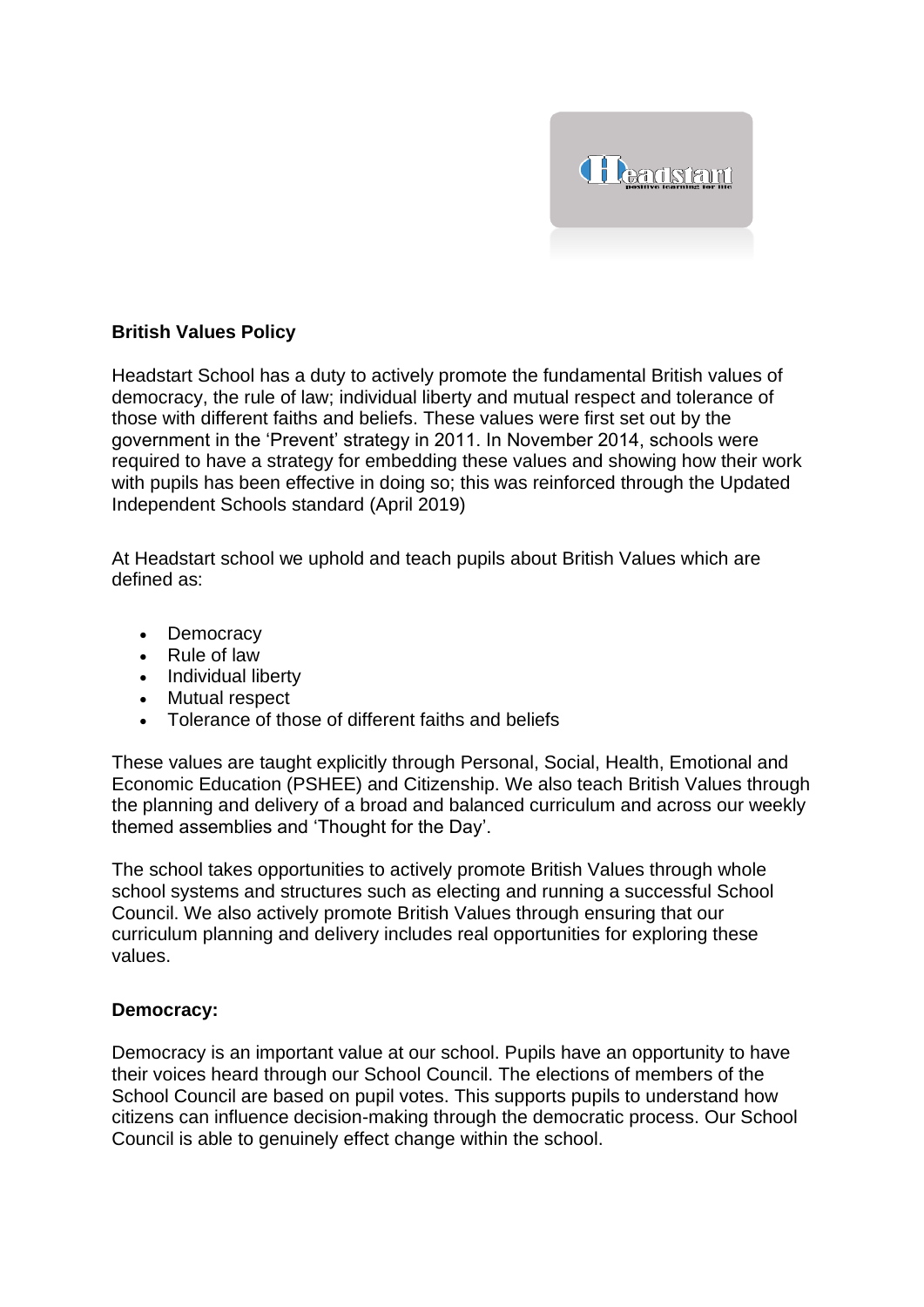## **The Rule of Law:**

The importance of laws and rules, whether they are those that govern the class, the school or the country, are consistently reinforced throughout regular school days, as well as when dealing with behaviour and through school assemblies. Pupils are taught the value and reasons behind laws, that they govern and protect us, the responsibilities that this involves and the consequences when laws are broken.

We encourage and promote good behaviour, attitude and work, we have a reward system which is consistently followed throughout the school and we are committed to praising children's efforts. We endeavour to praise the children informally, individually, during group work, in front of the whole class and during our Friday morning Rewards Assembly.

Children are rewarded not only for achievement in curriculum areas, but also for behaviour and demonstration of an excellent attitude on a lesson by lesson basis. The school aims to provide an appreciation that living under the rule of law protects pupils and is essential for their safety and well-being. Visits from external Agencies such as the NSPCC also help to reinforce key messages delivered in the classroom.

#### **Individual Liberty:**

Pupils are actively encouraged to make choices at our school, knowing that they are in a safe and supportive environment. As a school we provide boundaries for our children to make choices safely, through the provision of a safe environment and planned curriculum. Pupils are encouraged to know, understand and exercise their rights and personal freedoms and are advised how to exercise these safely, for example through our e-Safety teaching and PHSE education.

#### **Mutual Respect:**

Children learn that their behaviour has an effect on their own rights and those of others. Students are constantly reminded about working positively with others and how working as part of a team can support the development of positive relationships and an understanding of others. We aim to encourage honesty, trust, and meaningful communication with both staff and students at all times and this is reinforced on a lesson by lesson basis.